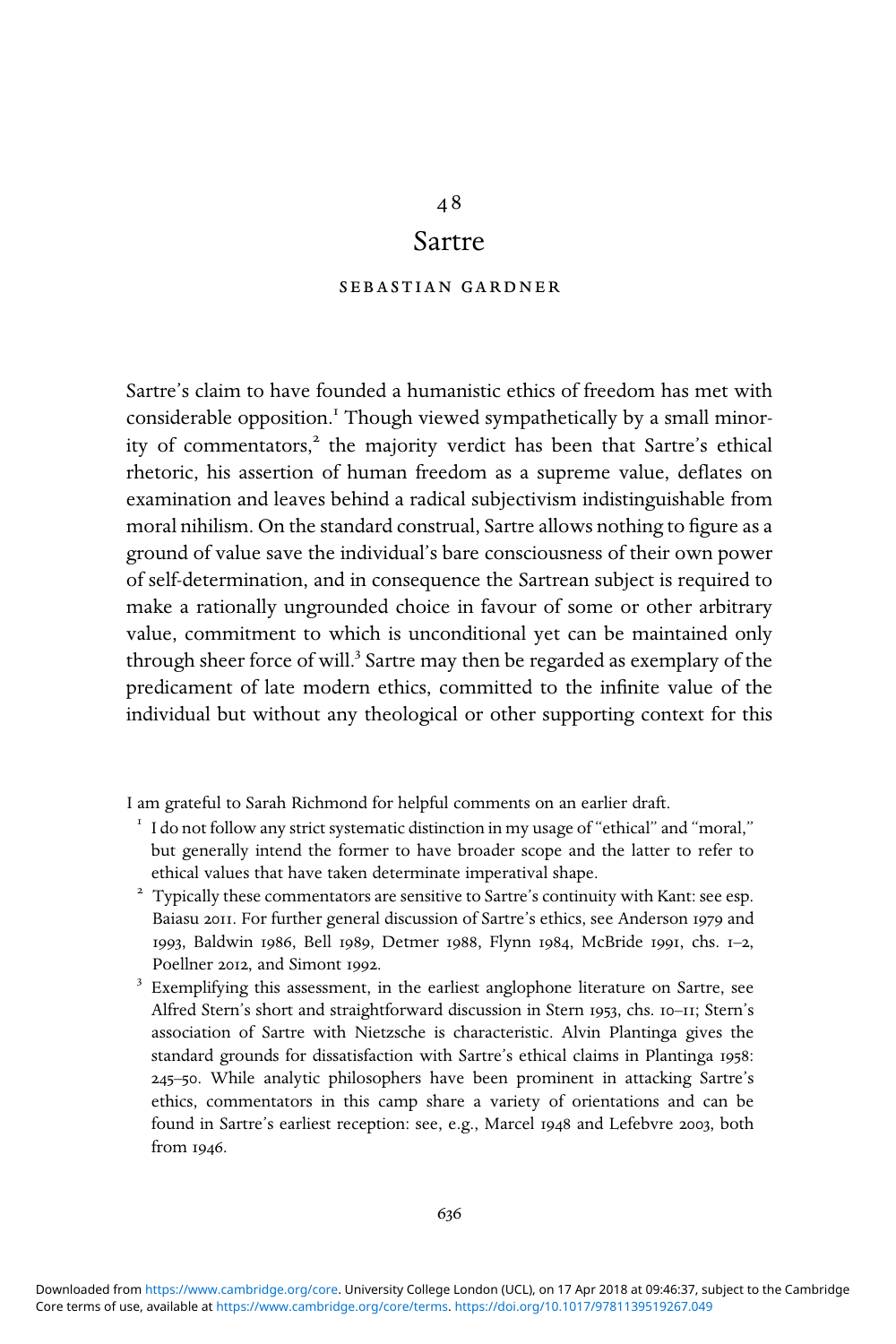doctrine,<sup>4</sup> or alternatively, as an object-lesson in the impossibility of upholding a broadly Kantian view of the centrality of individual freedom to morality without the accompanying apparatus of Kant's pure practical reason and metaphysics of the intelligible.

If this judgement is correct, then a cruel irony afflicts Sartre's philosophical project as a whole, which aims precisely to steer phenomenology in an ethical direction. From his earliest writings, which broach particular topics in theoretical philosophy on account of their perceived practical implications,<sup>5</sup> Sartre regarded philosophical enquiry as addressing the question of how one should lead one's life, paralleling his treatment in literature of the vicissitudes of human aspiration.

Various circumstantial facts help to explain the predominantly negative reception of Sartre's ethics, above all, the absence of any single published text in which his position receives the kind of detailed exposition and defence with which the phenomenological ontology of Being and Nothingness is equipped.<sup>6</sup> The chief obstacle to a correct appreciation of Sartre's contribution to moral thought, however, lies in the failure to recognize the nature of the strategy he employs, which is of a kind not currently favoured or even regarded as viable.

- <sup>4</sup> See MacIntyre <sup>1981</sup>, ch. <sup>3</sup>. MacIntyre's approach to Sartre from the standpoint of analytic meta-ethics is representative of much earlier commentary; see, e.g., Danto 1975, ch. 5. 5. 5. 5 See The Transcendence of the Ego (TE), Conclusion; Sketch for a Theory of the Emotions
- (Sartre 1971), passim, and The Imaginary (Sartre 2004a), ch. 4. Abbreviations are explained at the end of the chapter.
- $^{\rm 6}\,$  The chief writings of Sartre's relevant to his ethical theory are as follows. The key sections in Being and Nothingness (BN) are the treatment of value in Part 2, Chapter 1, Section III (BN 84-95), and Section II of the Conclusion, on "ethical implications" (BN 625–8). Sartre's main published statement of his ethics is – faute de mieux, since it was intended only as a synoptic reply to critics – the short and widely read Existentialism is a Humanism (EH), a lecture from 1945. Simone de Beauvoir's Pyrrhus and Cineas (2004), ch. 3, pp. 77–150, and The Ethics of Ambiguity (1996) may be regarded, up to a point, as an amplified statement of Sartre's ethical outlook at this period. So too may Jeanson 1980, which has Sartre's own stamp of approval: see Part 3, Chapter 3, "Moral Perspectives." The subsequent development of Sartre's ideas on ethics can be followed in the posthumously published Notebooks for an Ethics (NE) from 1947–1948. All of this comprises what has come to be known as Sartre's "first ethics." The "second ethics," in which Sartre affirms ethical consciousness as a force within history, belongs to the period 1962–1965. Concerning the unpublished material which comprises it, see Stone and Bowman 1986 and 1991. A short extract from Sartre's Rome lecture notes is translated as "Determinism and Freedom."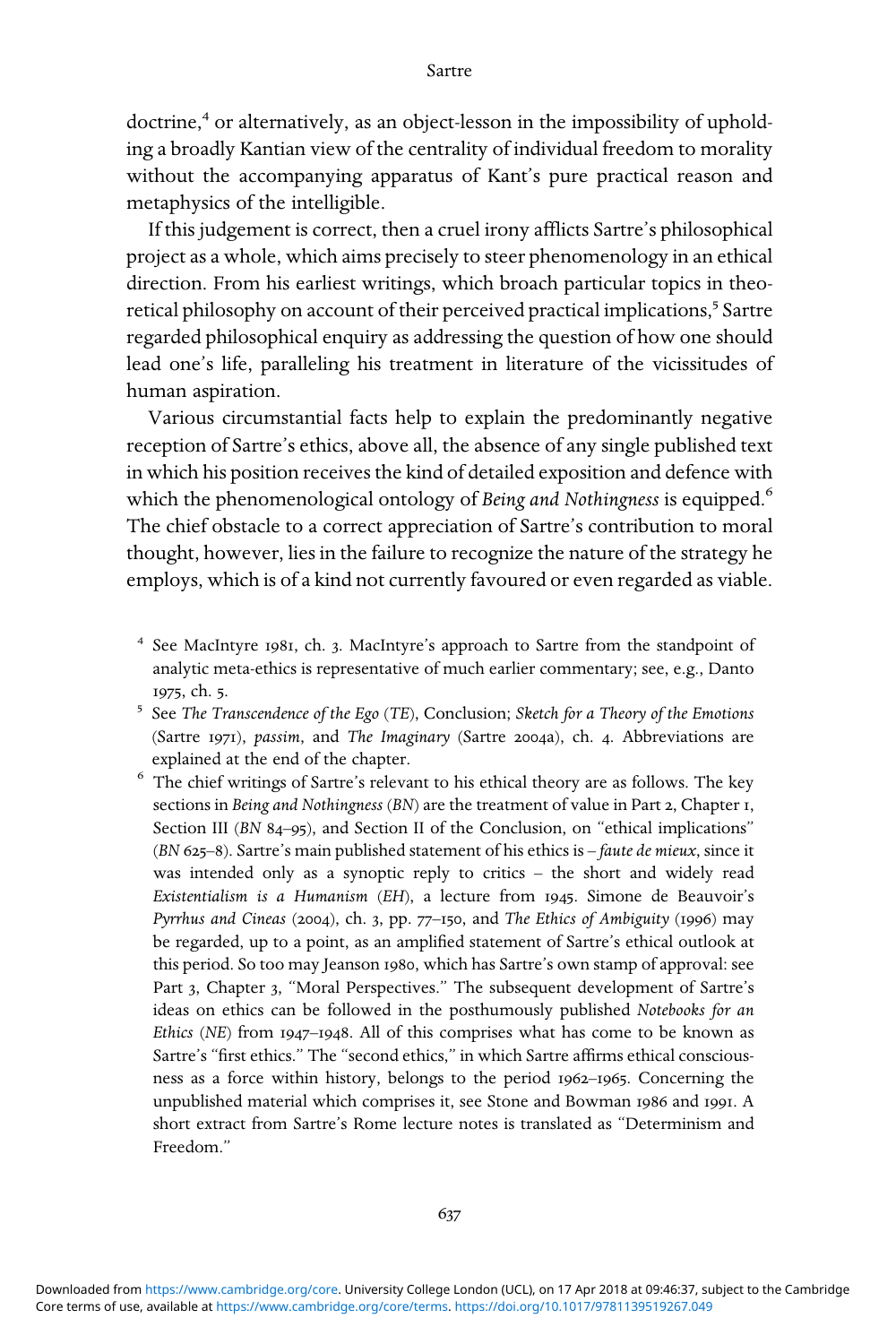Sartre's ethics are grounded in a theoretical, indeed a metaphysical account, not simply of human beings but of Being as such and in general. These metaphysics are moreover highly revisionary, and fiercely anti-naturalistic.

Even before the virtues of those metaphysics are considered, this will hardly recommend Sartre to contemporary moral philosophers. In response it may be pointed out that Sartre does not stand alone: two other modern thinkers have, like Sartre, supposed that what is essential to ethical thinking is an unobscured perception of the nature of reality and appreciation of its highly uncommonsensical character, namely Spinoza and Schopenhauer.<sup>7</sup> But in any case, and this is the crucial point, if we want to understand what Sartre is attempting to do, then it is necessary that we understand his argument in these terms.

Sartre's ethical theory may be viewed as a drama in three acts. As will be seen, the analogy is appropriate, for narrative structure is integral to the way that Sartre understands moral epistemology. The first act clears the ground, dispelling illusion but leaving the individual in a contradictory situation, subject to both the necessity, and the apparent impossibility, of positing value. The second shows that the affirmation of human freedom provides the unique means of exiting from these contradictory demands. The third, which presented Sartre with the greatest difficulty and occupied the bulk of his attention after 1945, concerns the task of translating the affirmation of freedom into concrete practical terms in our actual social and historical situation.

# PURGATION: METAPHYSICAL INSIGHT

The phenomenological ontology of Being and Nothingness rules out directly various longstanding and widely endorsed conceptions of morality and moral knowledge. Two metaphysical claims above all are decisive for Sartre's rejection of a swathe of familiar positions, including hedonistic consequentialism, sentimentalist accounts such as Hume's, and all forms of moral realism: first, the impossibility of given reality's containing any ground for value; second, the impossibility of the self's containing any determinate content capable of sustaining value in a way that withstands critical examination.

Sartre holds that consciousness involves, at the most fundamental level and as a condition for its existence, the setting into opposition of two utterly

<sup>7</sup> Heidegger is also a contender for inclusion, though uncertainty surrounds his endorsement of the notion of moral value.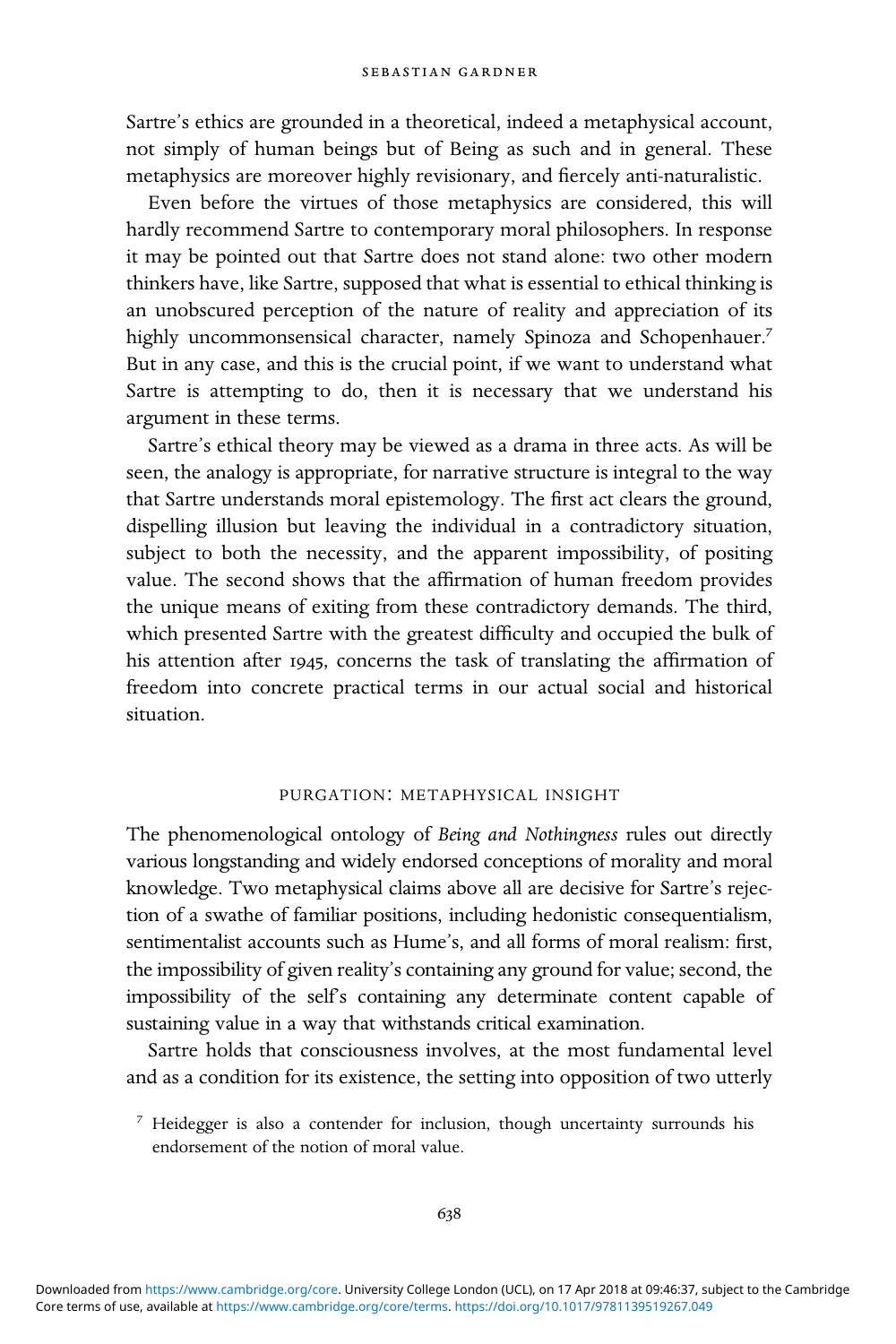heterogeneous forms of being, which he famously calls being-for-itself and being-in-itself, the latter characterized negatively by its indifference to all of the features which are constitutive of the for-itself, including normativity and end-directedness. A phenomenological-style transcendental argument is offered for this thesis, the implication of which is that whatever features of the world figure objectually in consciousness as having an evaluative or normative character must be traced back to the subject. Sartre has thus taken seriously the Kantian lesson that moral theory cannot begin with supposed apprehensions, whether empirical perceptions or rational intuitions, of the Good.<sup>8</sup> It is noteworthy that Sartre, following Max Scheler and going beyond Kant, accepts nonetheless that our phenomenology is axiologically rich, saturated with normativity; $9$  the question is what exactly within subjectivity provides its source. And once Sartre's full analysis of the structures of subjectivity – which occupies Part 2 of Being and Nothingness – has been completed, we are brought to recognize that the ground of the subject's apprehension of value can only be choice, more precisely, the reflexive, selfchosen and self-constituting project of the individual for-itself, which stands above all efficient causality, natural or supernatural.

It may be asked what justifies the transition from a subjective ground for value, a weak claim that many modern ethical theories would of course accept, to its identification with choice, construed in Sartre's transcendental, nonnaturalistic manner. Here Sartre's second claim is crucial. Application of Sartre's dualist ontological insight to ourselves yields the radical result that any conceptualization of our minds or personalities which involves a commitment to the existence of abiding and efficacious mental entities, conceived as existing objectively beyond or outside acts of consciousness, is guilty of hypostatization. The mind, Sartre argues, can have no intentional, representational or qualitative "content," and can enjoy no "states" or "dispositions." Sartre does not doubt that we, in our ordinary experience of the world, accord reality to such entities – they are not mere philosophical fictions or inventions of psychological science, nor are they confined to the third-person standpoint. Philosophy and psychology may aggravate our tendency to postulate such entities, but they have their ultimate source in introspection, as ordinarily understood, in the reflective endeavour to grasp how one truly is, to know what one truly feels, thinks, desires, etc. There is, therefore, an entire ontological

 $8<sup>8</sup>$  The Good, or value, is not what has being but what is beyond being and yet has-to-be, through *us*: see *BN* 38 and *NE* 555–7.<br><sup>9</sup> E.g. *TE* 19, and *BN* 38–9.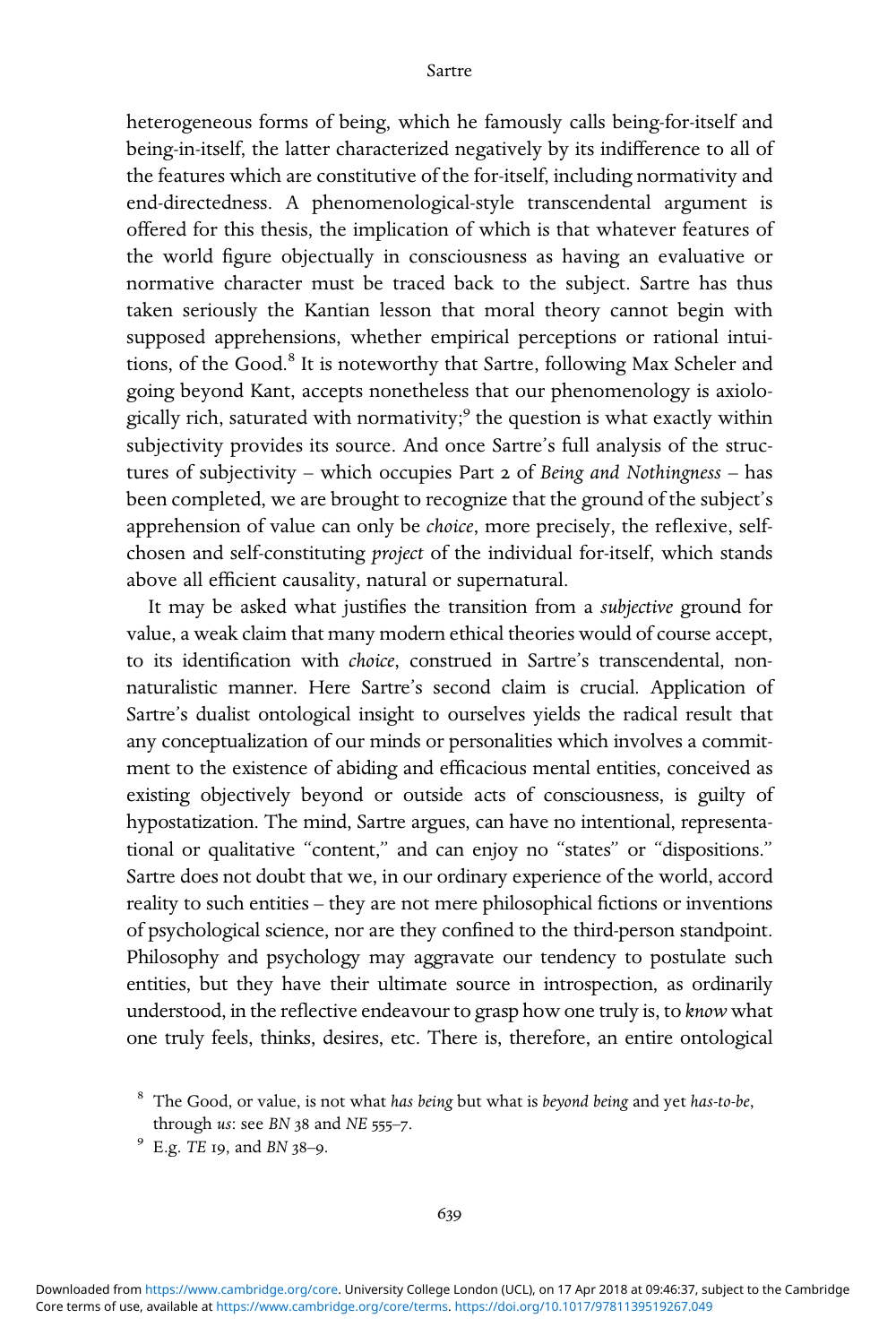stratum affirmed in the common-sense image of the world – "the psychic" or "Psyche," as it is termed in Being and Nothingness – which Sartre relegates to a species of fiction.<sup>10</sup> This fiction is not arbitrary but necessitated by the original teleology of the for-itself, its "fundamental project," which is to become initself-for-itself or causa sui, to exist as a self-grounding entity, in which freedom and nature are one. This unachievable end is served originally by degrading consciousness to the immobile condition of the psychic. Such metaphysically false self-representation is mobilized in the primary forms of bad faith, where the human subject loses itself in images of congealed selfhood, binding itself practically by means of a fictive self-identity, disavowing its freedom and approximating, in its experience and understanding of itself, to being-in-itself.

The implications of Sartre's revisionary metaphysics of mind for ethical theory are plain. If none of the qualities standardly attributed to persons and appealed to in action explanation – states of belief, desire, and emotion; character traits and qualities of personality – can be accorded reality, then the dispositions in terms of which virtue theory understands morality, and the affective cum conative states that provide the foundation for anti-realist and other Humean meta-ethical outlooks, are swept away.<sup>11</sup>

### CONVERSION: AFFIRMATION OF FREEDOM

Fundamental though it may be, Sartre believes that it is possible, in a complex and qualified sense, to suspend the original project of seeking assimilation to the in-itself, and that the rational development of the for-itself – as it cycles through the various forms of bad faith and becomes aware of their futility – requires this "radical conversion." In what Sartre calls "pure," "purifying," or "nonaccessory" reflection, the subject repudiates the fictive substratum of the "psychic" and withdraws their commitment to whatever concrete projects sub-serve the fundamental project.<sup>12</sup>

<sup>10</sup> BN 158–70. <sup>11</sup> See EH 32–3.<br><sup>12</sup> Radical conversion involves, as it may be put, recognition of the impossibility of happiness. It is referred to in BN 412, 464, 475–6, and throughout the Notebooks, e.g., NE 49, 102, 281, 406–7, 471–84, 506–7. Sartre describes it succinctly at NE 470: "Conversion: nonaccessory reflection. Its motive: the impossibility of recovering oneself. The meaning of conversion: rejection of alienation." Concerning pure reflection, see BN 155, 158–60, 199, and NE 12, 473–82, 560; the idea is first formulated in TE 28, in connection with Husserl's epochê. Authenticity figures in BN almost exclusively as a category of Heidegger's and is employed only once by Sartre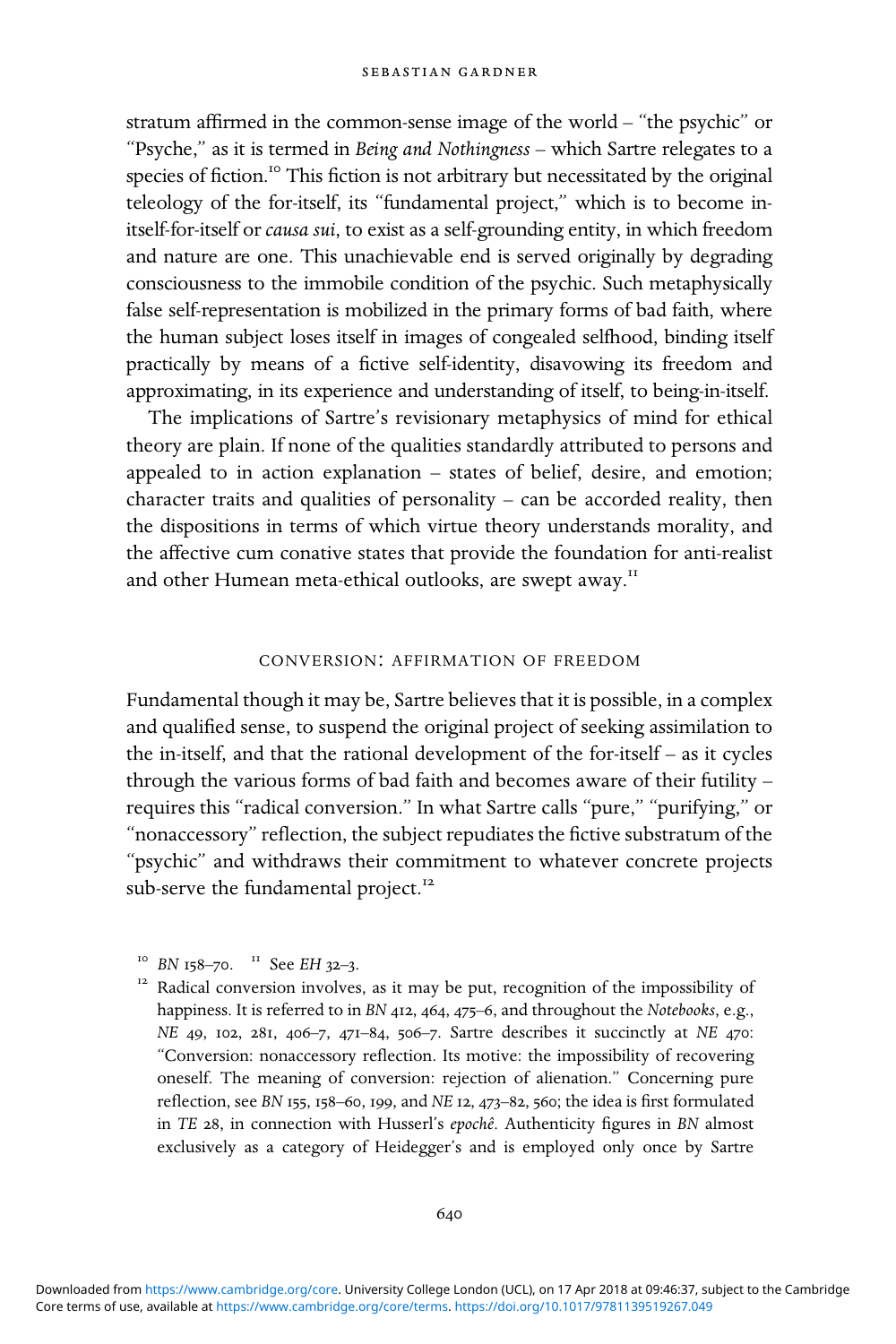The initial result of this suspension is not extinction of the drive to attain the condition of being-in-itself-for-itself<sup>13</sup> but merely a dissociation from it sufficient to shake its absolute hold over us. Nor is it simple cessation of will. Sartre gives in Being and Nothingness a transcendental account of the possibility of value from which it follows that value is constitutive of both self-consciousness and our very being-in-the-world – it is what precipitates consciousness' transcendence of itself out into the world and gives it an orientation towards the future, allowing the cogito to escape mere instantaneity.<sup>14</sup> Since our essential mode of being is teleological, the resignation recommended by Schopenhauer as the route to salvation is not genuinely thinkable.

The imperative to locate value thus remains in force, and if we now ask what way forward is available for the enlightened Sartrean subject, it is clear that identification with some contingent desire, entity, or ideal – patriotism, the Church, the Party – is not an intelligible option, any more than, for Kant, pure practical reason can resolve itself into inclination. Nothing that merely happens to be in the world, or that I happen to locate in my psyche, can exert authority at the transcendental level.

Because the necessity of valuing does not entail logically the availability of rationally acceptable values, thus far it remains possible that the Sartrean subject will grind to a halt, its practical and theoretical aspects at odds with one another. But as should be evident from the way in which Sartre has structured the development of the for-itself – as an axiological via negativa – there is one remaining candidate, namely human freedom itself, and once its candidacy is recognized, affirmation of freedom cannot fail to follow.<sup>15</sup> Here it is crucial to recognize that when freedom advances to occupy the vacant axiological spot, no discursive justification – no conceptual linkage of freedom with the Good – is either offered by Sartre, or needed: affirmation of freedom proceeds directly from grasping correctly one's metaphysical nature

himself (at BN 70, where it is defined as the self-recovery of corrupted being), but becomes part of Sartre's own philosophical vocabulary in Existentialism is a Humanism and the Notebooks (see, e.g., NE 474–82).  $^{13}$  NE 37: "The converted man cannot suppress the pursuit of Being through conver-

sion." See also NE 473.<br><sup>14</sup> See BN 84–95. 14 See BN 84–95.<br><sup>15</sup> Recognition of the necessity of *affirming* freedom is barely distinct, if at all, from insight into its necessity, i.e. our being "condemned" to be free, a constant refrain in Sartre's writings.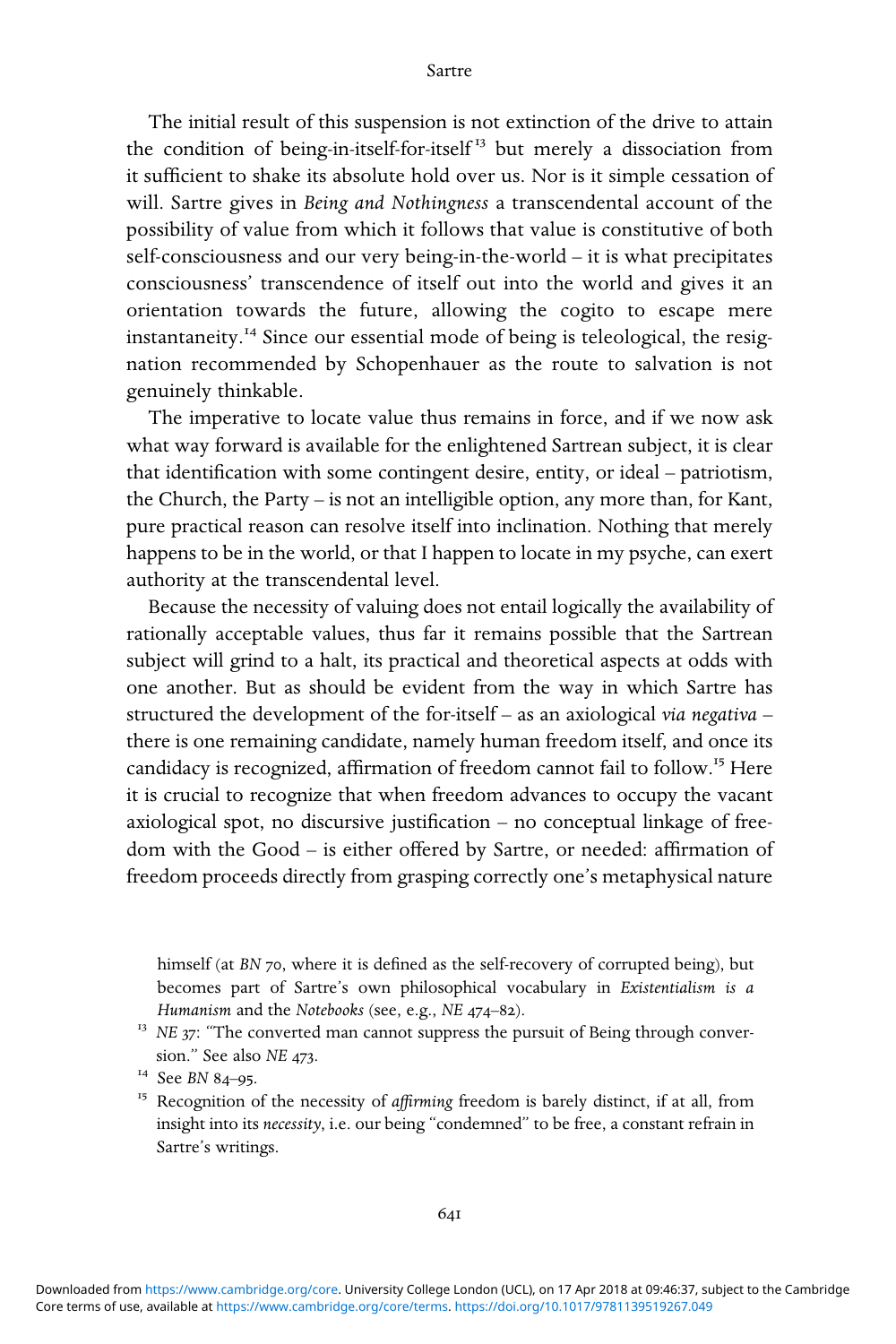and situation.<sup>16</sup> This reflexive turn gives the for-itself a kind of formal completeness, something akin to the self-coincidence of the in-itself which it has renounced, yet is not undertaken for that reason: the negative motive, of escaping the contradiction of having to value and yet finding everything but freedom ineligible, suffices to force through the affirmation of freedom.<sup>17</sup>

The passages in which Sartre may appear most candidly subjectivist<sup>18</sup> should therefore not be read as meta-ethical analyses, as if Sartre were clumsily attempting to formulate the doctrines of emotivism or prescriptivism, nor as implying that Sartre supposes values to be chosen in the ordinary sense of a choice of furniture coverings. Sartre's concern, when he talks of the "unjustifiability" of commitments, is to correct the mode of our consciousness of value in such a way that the sustaining role of our freedom in axiological consciousness becomes phenomenologically manifest: Sartre seeks to modify the way in which we hold values, in order that it should display correctly, make visible, their only possible motivation. It is helpful to regard Sartre in Kantian terms as asserting the transcendental ideality of value per se, contra the tendency of natural consciousness to handle values in reflection as if they had transcendental reality, the "spirit of seriousness," <sup>19</sup> as Sartre calls it; Sartre considers that this transcendental ideality must be explicit in the phenomenology of valuing.<sup>20</sup>

It may seem that further work needs to be done if Sartre is to arrive at an ethical destination: commitment to the value of my freedom must be shown

- <sup>16</sup> Strictly, in so far as the "grasping" is no mere theoretical cognition, the two are identical. The ontological novelty which is involved in affirming freedom, as opposed to simply being free and knowing oneself as such in a merely abstract discursive manner, consists in the appearance of a new demand, freedom having become the object of reflective thetic consciousness (see BN 94–5). In Hegelian terms, freedom has become "conscious of itself." Sartre makes it very clear that this presupposes metaphysical insight at the deepest level: "the original structure of authentic existence [...] is indissolvably linked to the consciousness of Being as a
- fixed explosion" (NE 493–4). 17 Grounding ethics directly on metaphysical facts, without intervening justificatory practical argumentation, is the explicit strategy of Schopenhauer's On the Basis of Morality, and implicitly that of Spinoza in Part 4 of the Ethics.<br><sup>18</sup> E.g., BN 464–5. <sup>19</sup> BN 626.<br><sup>20</sup> Sartre in one place suggests that the tendency to reify values – to regard them as

transcendentally real – derives not originally from the hypostatizing motive of the fundamental project, but from the fact that their origin lies in pre-reflective consciousness, which can only posit values out in the world, in objectual form: see NE 559. The fundamental project merely ratifies this transcendental illusion of the natural attitude.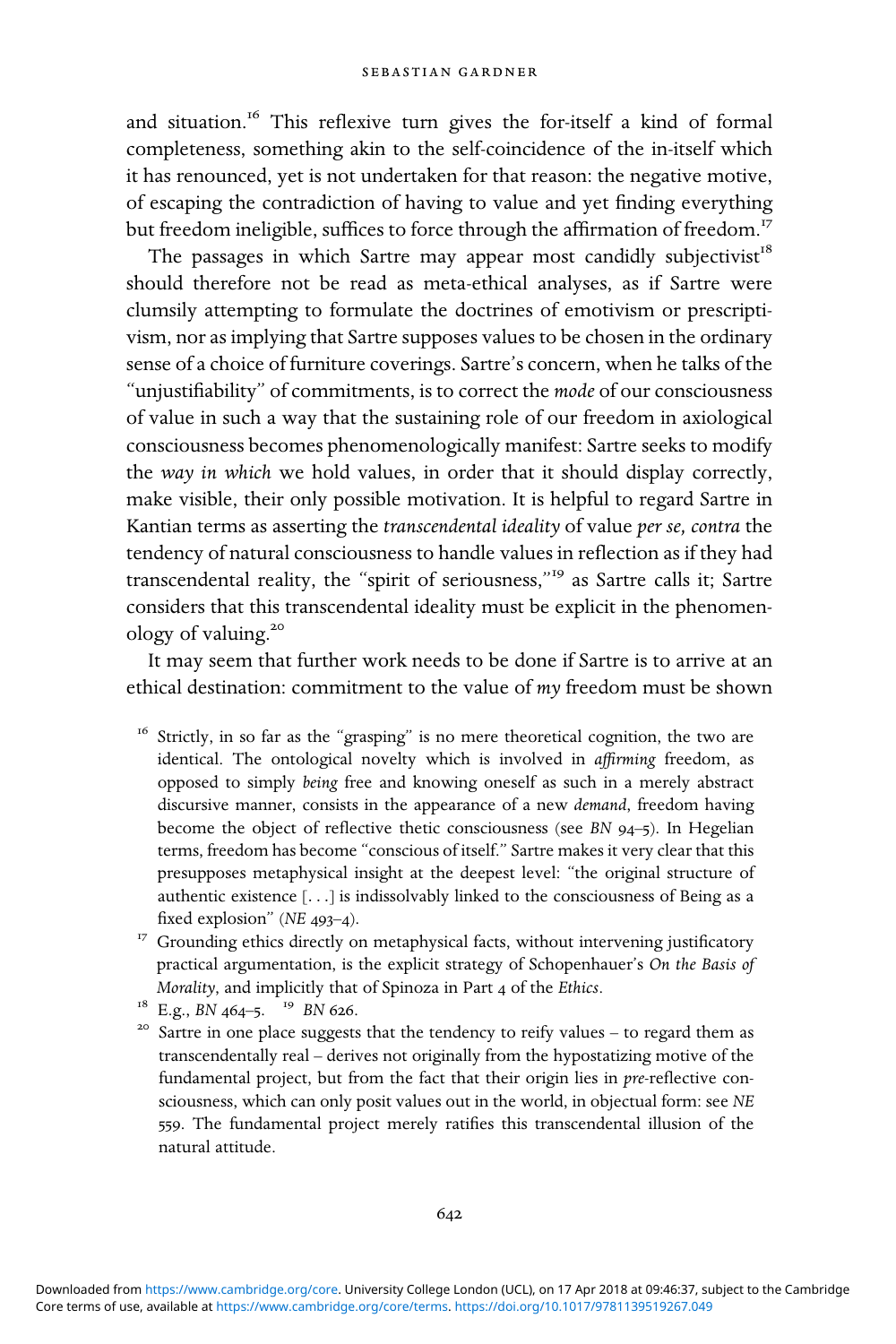to lead to affirmation of the other's freedom. But again it would be a mistake to regard this as a logical gulf which needs to be bridged by argumentative means, for once again we find that the negative work of purgation has covered the distance. The purged for-itself's self-conception is in an important sense non-egoistic. Each (purged) for-itself grasps itself under that universal and grasps its own freedom as indiscriminable from that of every other individual for-itself. While certainly for Sartre being-for-itself is individuated – the subject is not a self-less or impersonal consciousness; being-for-itself takes necessarily the reflexive form of an *ipseity*<sup>21</sup> – the subject who has emancipated herself fully from the aim of becoming causa sui is left with no purchase on their individuality relevant to the positing of value: "self-interest" has for them, at the transcendental level at which axiological reflection is here proceeding, no special claim to attention.<sup>22</sup> Thus no affirmation of my freedom in opposition to that of other for-itselfs makes sense. This explains also Sartre's repeated claim that in choosing for myself I choose for all men.<sup>23</sup>

What it is to pursue this task of affirming freedom in a universal form has yet to be determined, but two points need attention if affirmation of freedom is to be ethically meaningful.

No positive contentful account of freedom, on a par with Kant's identification of freedom with autonomy and hence with morality, is given by Sartre. Sartre's clearly stated view is that no analysis of or even conceptual approximation to freedom is possible: freedom has no inner constitution or essence which philosophical reflection might determine; not even freedom of will provides its correct conceptualization.<sup>24</sup> The blankness of Sartrean freedom fosters the suspicion that affirmation of the other's freedom is incapable of bearing practical implications, and that any claim to that effect will involve a surreptitious exchange of the ontological freedom of the for-itself, which is all that has been in question hitherto, for freedom in some more empirically determinate sense.<sup>25</sup> The point that needs to be made in response is that all

- <sup>21</sup> BN 102–5.<br><sup>22</sup> The plane of reflection here is "beyond egoism and altruism" (BN 626). See Sartre's repudiation of the theory of amour propre in TE 17–20.<br><sup>23</sup> Whereby freedom is converted directly into responsibility; see BN 553–6, EH 23–5,
- 44–5, and NE 107, 248, 250, 493. Regarding the universality claim, see "Existentialism: A Clarification" (Sartre 2013), p. 89, EH 24, 43–5, NE 557, and "Kierkegaard: The Singular Universal" (KSU), pp. 424–5.<br><sup>24</sup> BN 24–45, and Part 4, Chapter 1, Section I (BN 433–81).<br><sup>25</sup> Sartre distinguishes freedom in such a sense, and makes clear that it is not what is at
- 
- issue, at BN 483.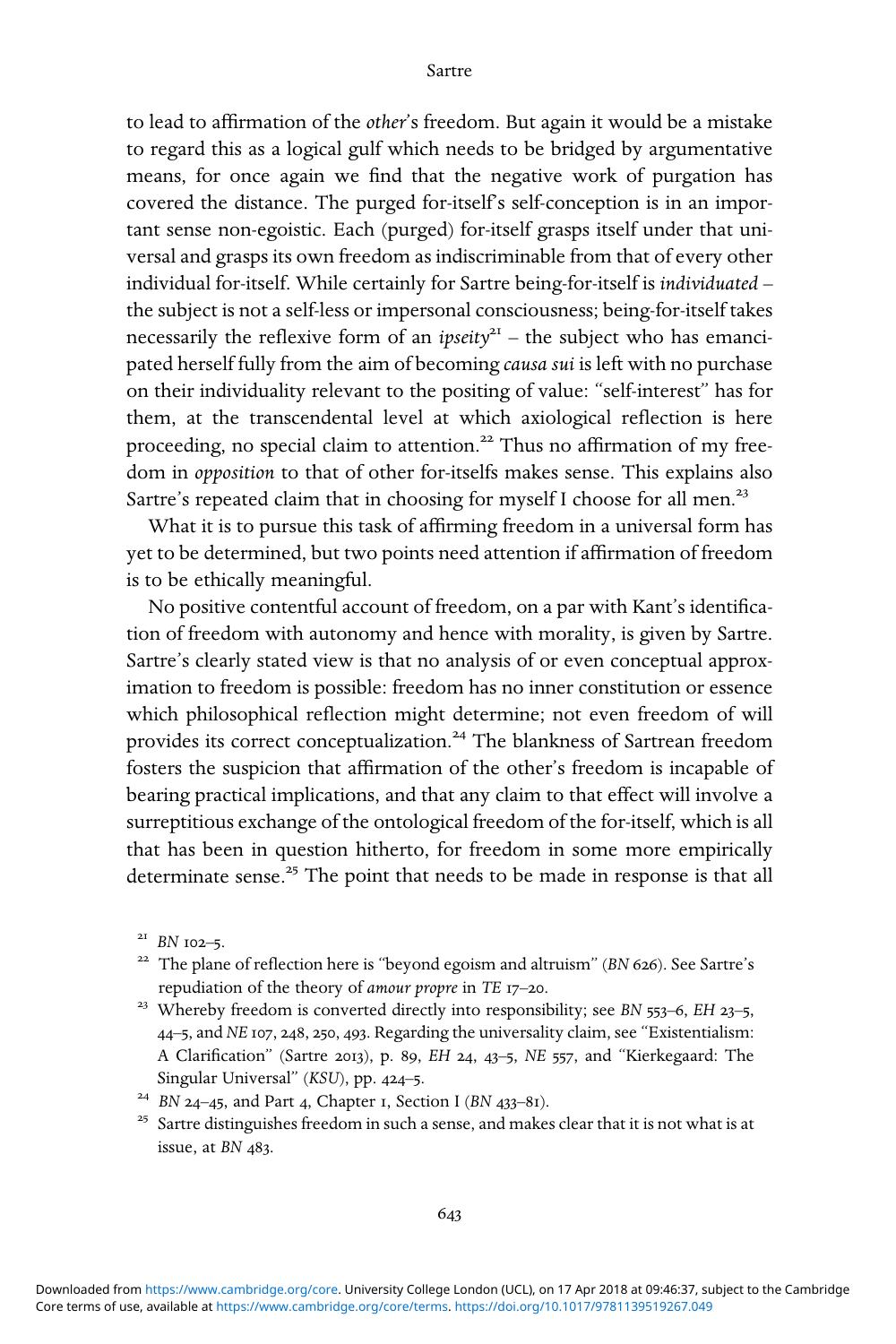that is required for the ethical project to be launched is that we should know freedom negatively, in terms of its opposition to the mode of being of the initself: it is enough that we can recognize cases where it is negated. The contentlessness of Sartrean freedom is not just the source of its privileged status but also integral to its axiological role at this initial level of ethical thinking: the primary expression of the ethical is resistance to the temptation of bad faith, which entails resistance to incursions of the fundamental project in one's relation to others. Once this basis has been laid, the material and other factical dimensions of human reality can be brought into view and the concrete demands of freedom extrapolated.<sup>26</sup>

A second point concerns the accessibility of the other's freedom at the level of concrete interaction. Sartre takes a famously pessimistic view of the possibility of interpersonal fulfilment in his discussion of "concrete relations with others" in Being and Nothingness, where the dynamics of personal relationships are analyzed in terms of a fixed set of conflictual and selfstultifying strategies. This account of interpersonal desire is grounded in intersubjective awareness, which according to Sartre necessarily alternates between consciousness of my freedom and that of the other, and does so in such a way that not only can they not both be co-present to my consciousness, but each can be present only on the basis of a negation of the other. This structure intersects with the demands of the fundamental project to yield the projects of love, hate, indifference, and so on. Now, if the other's freedom is something that I must in any concrete context either seek to negate, or that I can affirm only at the expense of my own, then ethical action is no less impossible than the fundamental project. It is consequently vital that Sartre's thesis concerning the mutually repelling character of my freedom and that of the other has only limited scope. Sartre's primary purpose in the section in question is to counter Hegel's "ontological optimism," his claim that the supra-individual logic of interpersonality necessitates, independently of choice, accession to relations of mutual recognition. This leaves space, conceptually, for the possibility of mutual recognition of freedom on some other basis, and here Sartre is able to reinvoke his concept of purifying reflection: just as, in the intra-subjective context, in order to resist the temptation of bad faith, I am required, and able, to hold my transcendence

<sup>&</sup>lt;sup>26</sup> This involves reworking critically the familiar categories of ethical theory. Sartre does this in the Notebooks: see, e.g., the treatment of rights, justice, and charity in NE 137–41.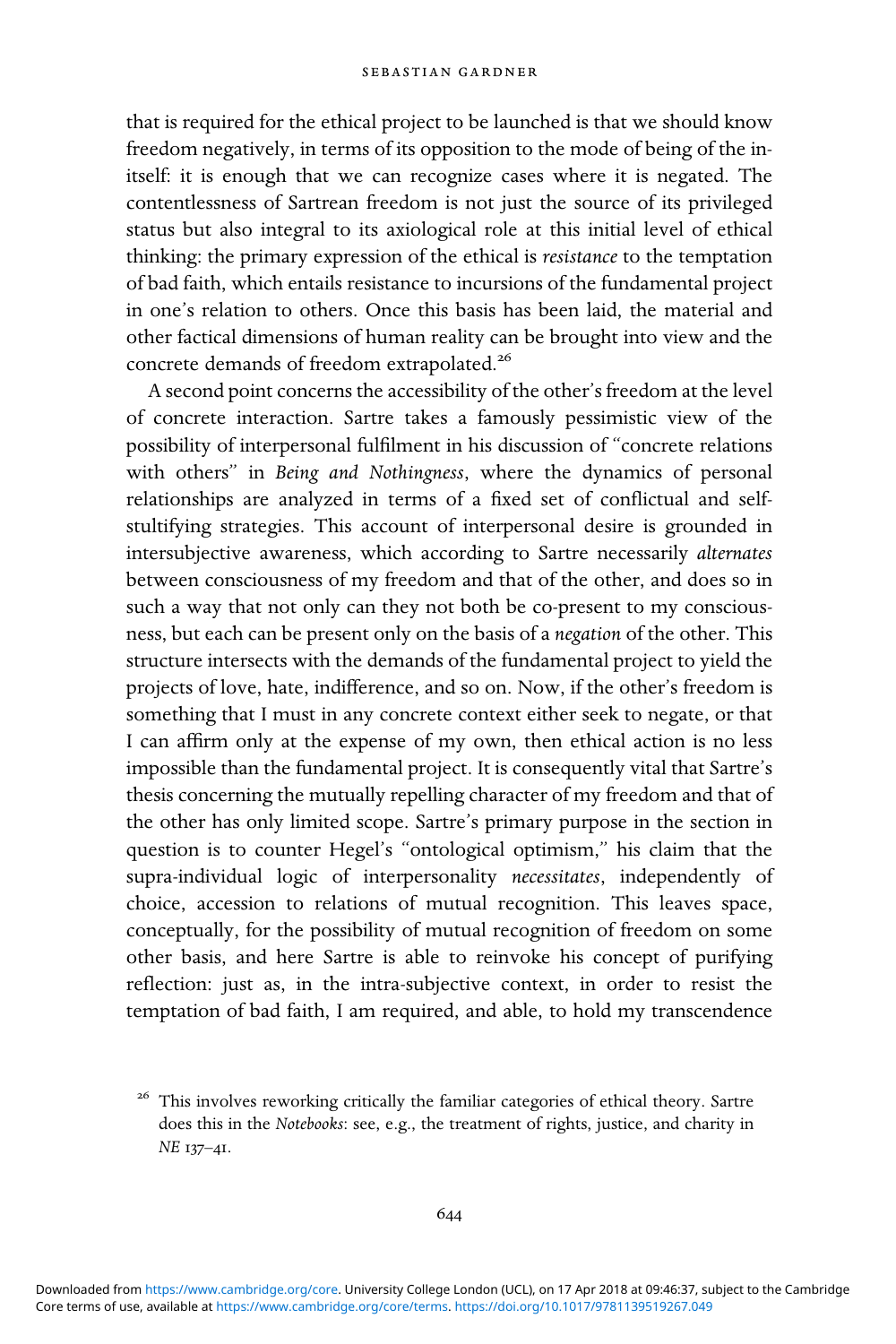and my facticity in equilibrium, $^{27}$  so similarly, in the intersubjective context, I am able to cognize the other's freedom as coexistent with my own. Interpersonal pathology, the "Hell of passions," <sup>28</sup> may be the original but it is not the final form of intersubjectivity.<sup>29</sup>

The freedom of the other is thus a possible object of my will. The question then arises whether Sartre wishes also to conceive it in stronger terms, as either the fulfilment (as some sort of extension or deepening) of my freedom, or as in any sense a condition for it. Sartre's texts do affirm a deep interconnection of individuals' freedom,<sup>30</sup> but on the fundamental issue Sartre remains opposed to Hegel: the individual's freedom, like their self-consciousness, is ontologically independent of the other, not created or constituted by it, $31$  and the prospective gains of reciprocal freedom, whatever they may be, are not part of the primary motivation for affirming freedom; the other's willing my freedom is not a condition of my being free. What is true is that the other's relation to my freedom – whether they too affirm it, or remain caught in the fundamental project – plays an essential role in determining how far I can get with the ethical task of willing freedom for its own sake, of realizing freedom as a universal value: the imperative of the converted subject is to render human reality transparent to freedom, to inhabit a world irradiated by it, and in that regard the freedom of each is indeed conditional on that of the other.<sup>32</sup> As will be seen shortly, the implications of this point are far-reaching.

What we have just seen is Sartre's core argument for the value of freedom, which he supplements and elaborates in several ways. Two of the most important are Sartre's introduction of the auxiliary motive of solidarity, and his notion of a shared project of unveiling being. The former urges us to as it were unite in light of our common human condition and in face of

 $27$  Facticity and transcendence "are and ought to be capable of a valid coordination" (BN 56). The intersubjective analogue of good faith is described at NE 468: a

- "perpetual tension" which takes account of both freedoms.<br><sup>28</sup> NE 499. <br><sup>29</sup> Sartre explains what it is for intersubjectivity to have a mutually recognitive character in NE 499–508; here he introduces the concept of authentic love. His later account of reciprocity, in Critique of Dialectical Reason (Sartre 1982), pp. 209–15, involves a change of view: Sartre now regards a mediating third element – roughly:
- materiality as it relates to some praxis as a condition of mutual recognition.<br><sup>30</sup> See EH 48–9, and What is Literature? (WL), ch. 1, concerning the interaction of writer and reader.<br><sup>31</sup> BN 239. 32 Dependence on the freedom of the other is emphasized by de Beauvoir in 2004,

Part 2, and 1996: 67–72.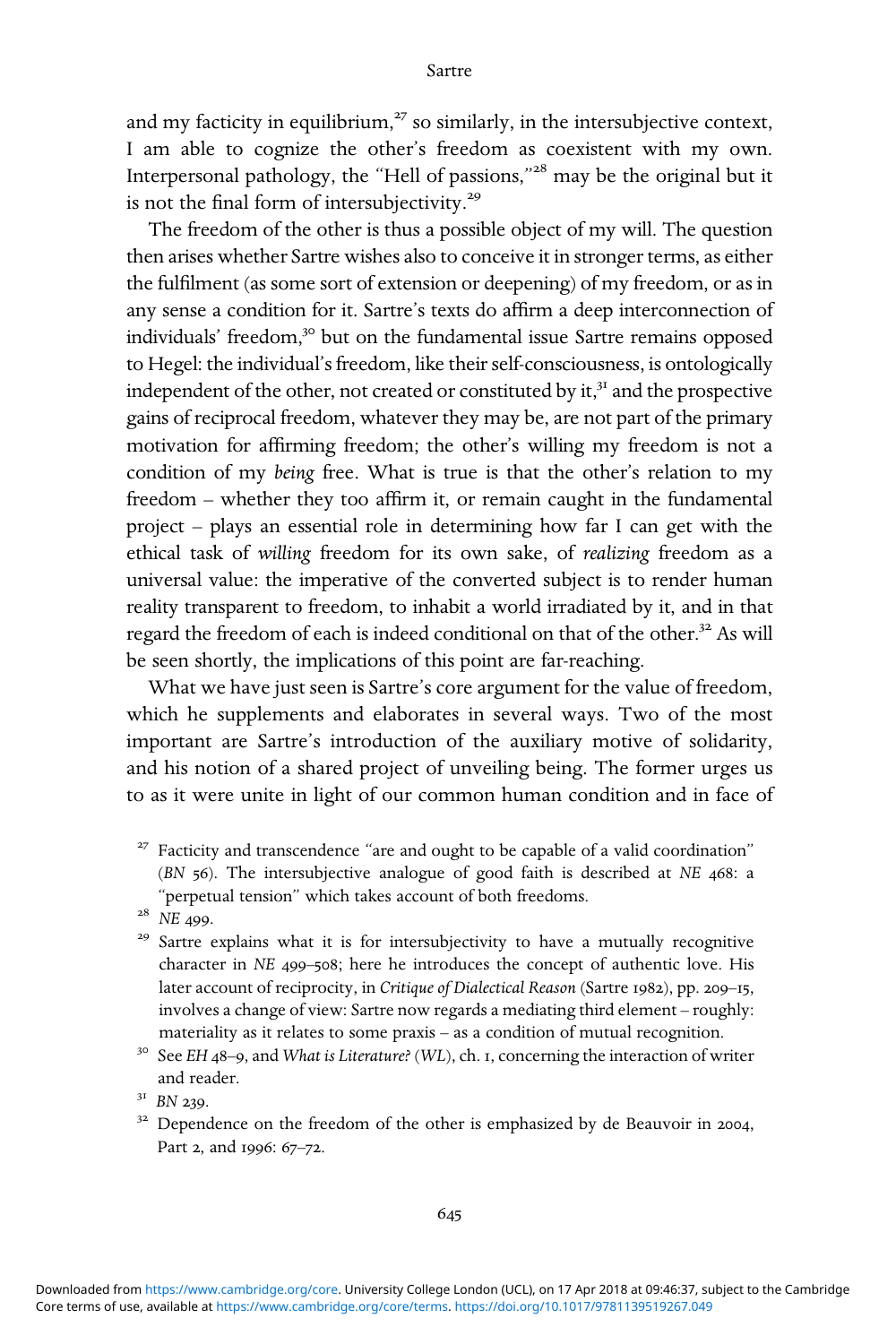our common enemy – the fate we share of being condemned to exist teleologically in a reality indifferent to teleology, as if enduring a cosmic punishment, and to always feel the magnetic pull of the fundamental project, this ineradicable disposition inhabiting us like original sin.<sup>33</sup> The pathos of Sartre's vision is thus complex – tragic, adversarial, Augustinian, Promethean – and forms a vital component of his ethical outlook.<sup>34</sup>

The latter reworks a theme from Heidegger. Sartre affirms, as a subaltern end to that of freedom, that the for-itself must understand itself as committed to the project of "illuminating" – revealing, disclosing – being, and that this is necessarily a shared human endeavour. The project of illuminating being comprises cognition and praxis, is extended through history, and involves intersubjective norms; it presupposes a stance of epistemic generosity and implies a commitment to the value of truthfulness.<sup>35</sup>

# DECISION: THE PROBLEM OF REALIZING FREEDOM IN ACTION

To affirm freedom as value – since this is in itself no merely cognitive act, value having the exigent character of a demand and not the given character of an object<sup>36</sup> – can have no other meaning than to *act* in ways that express (realize, embody) that value. The difficulty is to determine which acts satisfy this description. It is here that the problems of ethical life begin, and that Sartre diverges most sharply from Kant.

Kant supposes that the conditions for freedom-embodying action are (i) the conformity of its maxim to the formal conditions expressed by the categorical imperative, (ii) the motivational sufficiency of this conformity for the agent. A continuous logical transition from freedom, or pure practical reason, to situationally determinate moral judgements is secured according

- $33$  NE 479: "conversion consists in renouncing the category of appropriation, which can govern only those relations of the For-itself with things, in order to introduce into the internal relation of the Person the relation of solidarity, which will subsequently be modified into solidarity with others." Sartre explicates approvingly Kierkegaard's treatment of original sin in KSU; on what it encompasses, see NE 428.<br><sup>34</sup> For a characteristic, purple passage, see the long note in WL 23–5.<br><sup>35</sup> See in particular *Truth and Existence* (Sartre 1992b), esp.
- 
- of disclosure of being is emphasized by de Beauvoir in 1996, ch. 1. In the Notebooks, the unveiling of being, creation, and generosity or giving comprise a family of interrelated concepts: the for-itself grasps the necessity of reproducing its own gratuitous, quasi-creative relation to being in its relation to others, i.e., in generosity.  $^{36}$   $\,$  BN  $38.$
-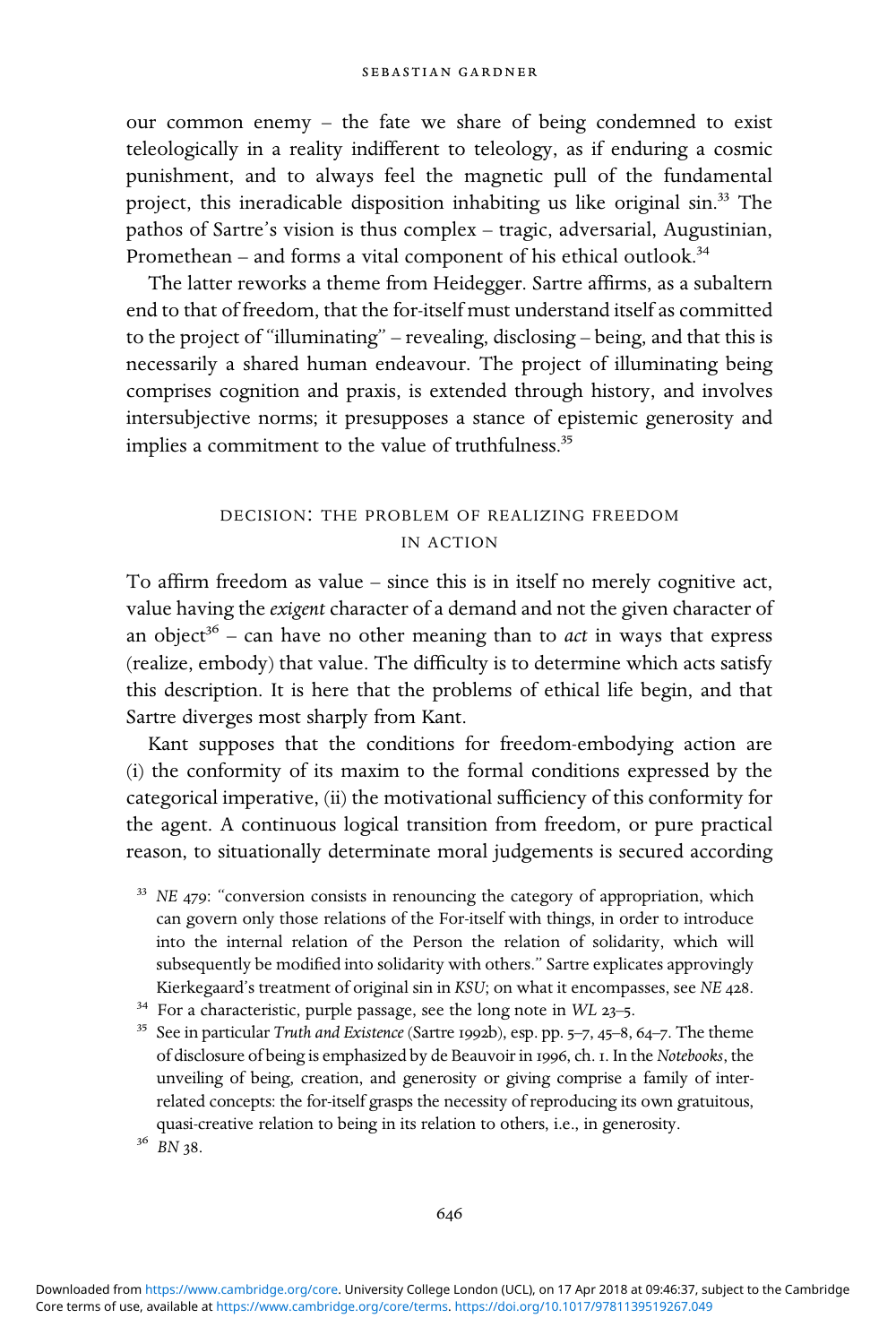to Kant by applying the formula(e) of the categorical imperative to whatever empirical content contingently presents itself, i.e., to the facts of inclination and circumstance considered in light of the actual laws of nature.

Sartre stands in line with those, beginning with Hegel, who believe that Kant's procedure is unable to yield determinate practical judgements. In his 1945 lecture Existentialism is a Humanism, Sartre recapitulates and endorses Kant's claims concerning the foundational role of freedom, the strictly universal character of moral judgement, the concept of self-legislation, and the ideal of a kingdom of ends, $37$  but at the same time argues that the abstract formulae of Kant's categorical imperative fail to provide a sufficient basis for practical decision-making: nothing in them connects adequately with the complexity of a concrete historically conditioned situation.<sup>38</sup>

This is, as just noted, a familiar criticism of Kant. But Sartre also has other (and in his terms deeper) reasons for rejecting Kant's confinement of ethics to formal maxim-determination.

In the first instance, Sartre's attitude to Kant's ethics is critical: abstract moral rules exhibit a fixity and opacity alien to freedom, and in Kantian duty we relate ourselves to an Other, not to ourselves.<sup>39</sup> Again we see that Sartre's objection is not to the objectivity of ethics but to the mode in which we take up or "live" the ethical, and specifically to its objectification – which has the effect of undercutting the only possible source of its objectivity, viz. freedom. The expulsion of being-in-itself must be carried through with respect to morality itself, that is, morality must present itself and be apprehended in the correct, unmystified form; it must not degenerate into an inert social object, dissociated from the spontaneity of consciousness.<sup>40</sup>

Most importantly, Sartre considers that the good will of the Kantian agent encounters the following difficulty:

- $37$  EH 41–53. Sartre also takes over Kant's notion in his account of the "fact of reason" that awareness of a categorical imperative indexes the unconditional possibility of action in conformity with it, i.e. of (what Kant would call) transcendental freedom: see "Determinism and Freedom" (DF).<br><sup>38</sup> EH 30–2, 46. Decision-making can therefore only be a matter of judgement, "like
- constructing a work of art"  $(EH 45-6)$ . The universal validity that our actions lay claim to is, therefore, the Kantian "exemplary necessity" of beautiful objects. <sup>39</sup> See DF <sup>246</sup>, <sup>252</sup>, and NE <sup>469</sup>: duty is "<sup>a</sup> thing. Duty is the Other at the heart of my
- 
- Will. It is the project of my will conceived of as the project of an Other." <sup>40</sup> In so far as the primary condition of moral agency is an orientation not susceptible to discursive formulation, Sartre comes into contact with the tradition of virtue ethics. Of relevance here is Sartre's focus on generosity: see NE 9, 48, 129, 141, 197, 281, 375, 470.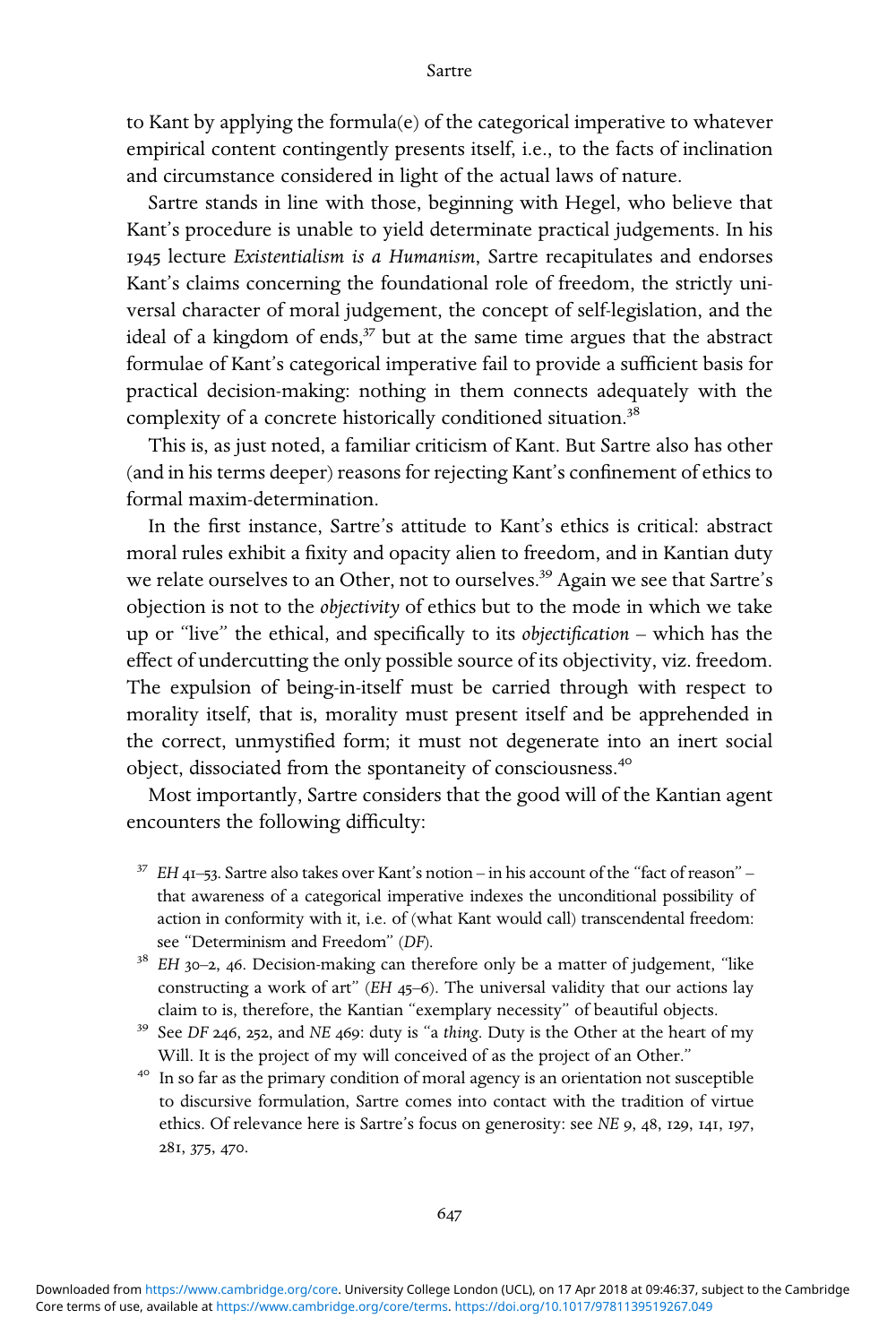If the city of ends remains a feeble abstraction, it is because it is not realizable without an objective modification of the historical situation. Kant, I believe, saw this very well, but sometimes he counted on a purely subjective transformation of the moral subject and at other times he despaired of ever meeting a good will on this earth ... [T]he purely formal intention of treating men as ends ... reveal[s] itself to be utterly futile in practice since the fundamental structures of our society are still oppressive. Such is the present paradox of ethics; if I am absorbed in treating a few chosen persons as absolute ends, for example, my wife, my son, my friends, the needy person I happen to come across, if I am bent upon fulfilling all my duties toward them, I shall spend my life doing so; I shall be led to pass over in silence the injustices of the age, the class struggle, colonialism, Anti-Semitism, etc., and, finally, to take advantage of oppression in order to do good. Moreover, the former will be found in person to person relationships and, more subtly, in my very intentions. The good that I try to do will be vitiated at the roots. It will be turned into radical evil.<sup>41</sup>

The Kantian might well retort that Sartre overshoots the mark: if ethics is presently paradoxical, then it is presently impossible, which is an absurdity; the sane conclusion is surely that, however resistant the social world may be to moral endeavour, we can at least strive to possess a good will. This however merely leads to the deeper issue contained in Sartre's remarks on Kant, indicated by Sartre's ominous reference to the presence of oppression "in my very intentions," and developed at great length in the posthumously published manuscripts from 1947–1948, Notebooks for an Ethics.

The post-conversion subject faces the task of targeting the freedom of the other across the medium of a world – the world interposes itself between subjects and constitutes the platform of human action; our interaction is not that of intelligible beings in a spirit-world. The problem is that the world of our facticity, which defines our situations and which my good intentions must traverse, is populated by entities which negate freedom. Earlier we said that reflective consciousness posits for itself a fictive mental substratum. In Sartre's full view these posited objects have, notwithstanding the fictiveness which they exhibit when considered transcendentally, intersubjective reality (Sartre gives the example: "I do everything possible to 'make Annie love me', to

<sup>41</sup> WL 274-5. In Saint Genet: Actor and Martyr, Sartre writes: "The ethical 'problem' arises from the fact that Ethics is for us inevitable and at the same time impossible. Action must give itself norms in this climate of non-transcendable impossibility" (p. 186n). Adorno picks up the same theme when he asserts that the false life cannot be lived correctly. That this impossibility implies practical contradictions – seeking to treat man as an end, yet being unable to do so – Sartre spells out in NE 207.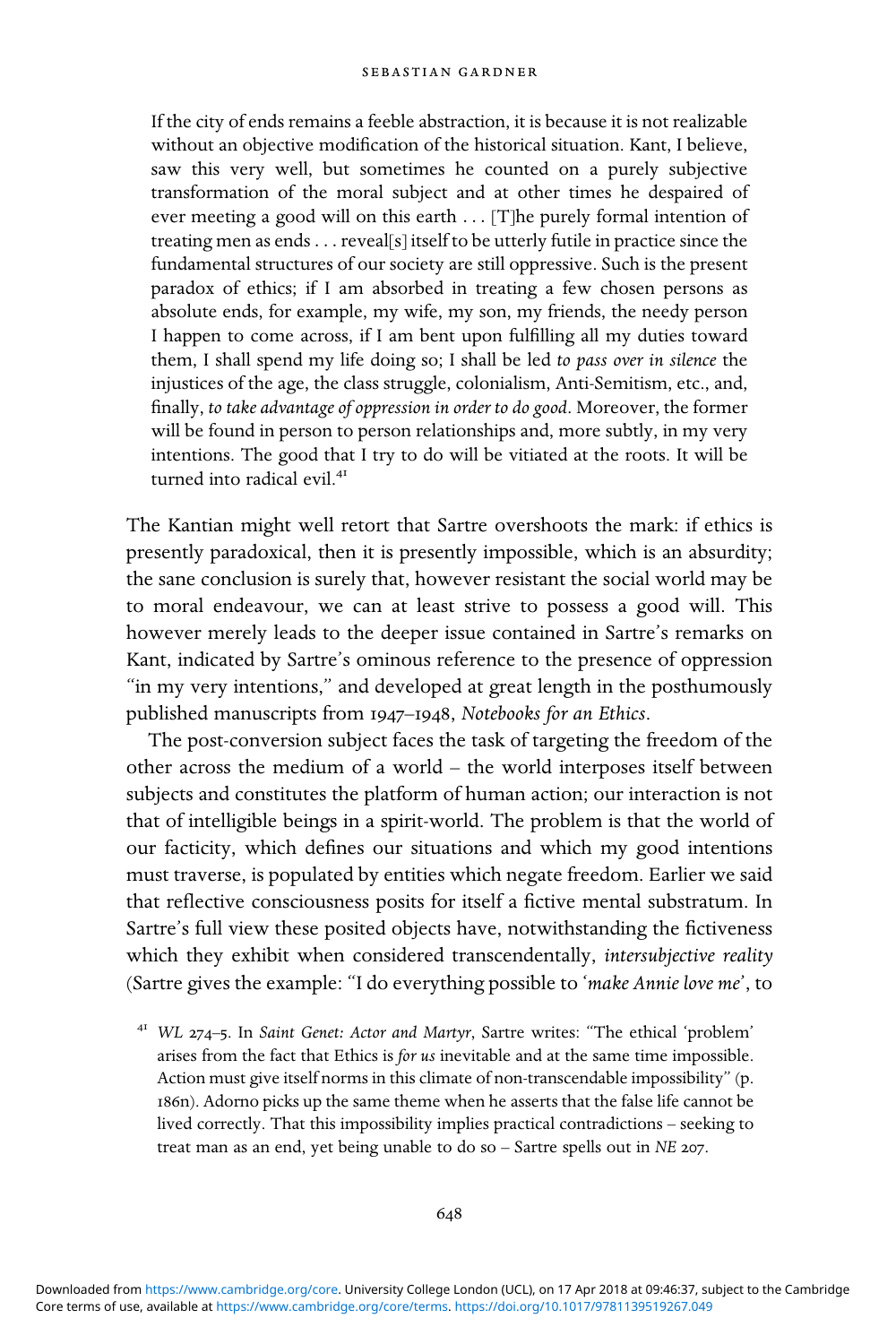'endow her with love for me'"). $42$  These intersubjectively real entities are moreover only the beginning of a social ontology replete with objects antagonistic to freedom, which Sartre in his later writings calls the "practico-inert" and which range from machine tools to language, ritual, and social identities ("the Jew" of anti-Semitism, etc.). What all of these items have in common is an abiding objectivity endowed with normative power that appears to transcend – even though it must have its source in – the consciousness of individuals. The importance for Sartre of the fact that the social world has an aspect of being-in-itself cannot be overstated. Sartre's Critique of Dialectical Reason represents perhaps the most intensive engagement in the history of philosophy with the transcendental problem of social ontology, that is, the question of how it is possible for a plurality of individuals to give rise to social things, trans-personal entities capable of reacting back on individual subjectivity. Whether or not Sartre solves the problem, the Critique succeeds at least in displaying the contradictory structure of intersubjective life, its combination of free subjectivity and nature-like objectivity, and in delineating the ways in which alienation is bound up with material scarcity and collective oppression.<sup>43</sup>

With this in view, it can be understood why Sartre considers naive Kant's view that the kingdom of ends can be approximated to, simply to the extent that each person has a good will. The problem is the translation of affirmation of freedom into concrete mundane facticity, and this cannot be secured by the mere existence of individual freedom-affirming wills, when the very

 $^{42}\,$  BN 159.  $^{43}\,$  Though it should be clear from the foregoing why Sartre should have availed himself of certain Marxist concepts – alienation, exploitation, mystification, reification – it is less obvious, from what has been said so far, why any more substantial commitment to Marxism should have been taken out by him. The short answer is that, on the basis that (1) the "lack of being" in the for-itself, considered at the more concrete level of a human being, is in the first instance the material need of a living organism (a claim which departs from Being and Nothingness and signals a development in Sartre's thinking), and that (2) the fundamental terms in relations of oppression are social classes, Sartre believes that ethics leads into a broadly Marxist politics. The problem of human history and collective existence does not however originate ultimately for Sartre in material forces, any more than it does in the game-theoretic considerations, modelled in rational decision theory, which have driven so much political theory: its roots are once again metaphysical, lying ultimately (as for Schopenhauer) in the fact that being-for-itself is a totality which has been "detotalized," i.e. subjected to individuation. The "antinomic" structure of intersubjectivity, which sets a limit to Hegel's dialectic, is analyzed at BN 299–302 and again at NE 450–68.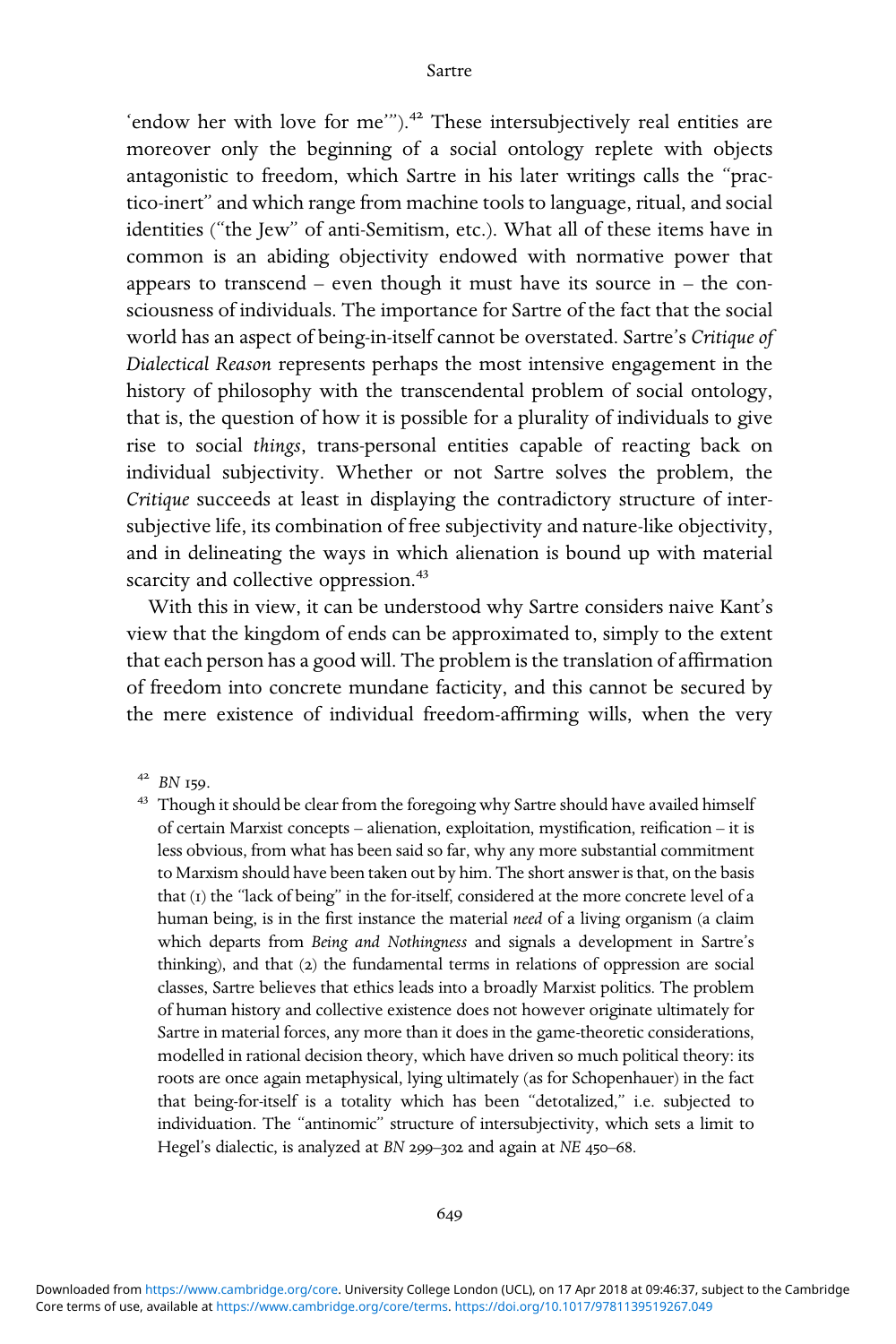conceptualizations that each must form of the other in order to formulate an intention towards them, and the means that they must adopt in order to execute their intention, are infected with being-in-itself, that is, negate the other's freedom. Since these accretions of being-in-itself are first and foremost the product of man's collective historical existence, ethics must develop to that higher plane:

[T]he suppression of alienation has to be universal. Impossibility of being ethical *alone*. Whence the problem: History  $\leftrightarrow$  ethics. History implies ethics (without universal conversion, no sense or meaning to evolution or to revolutions). Ethics implies history (no morality is possible without systematic action in some situation).<sup>44</sup>

The difficulty that Sartre discovers in the task of ethics helps to explain why he did not directly publish an ethical sequel to Being and Nothingness – not because, as his critics would have it, he discovered its metaphysics to be ethically fruitless, but because the task of concrete ethical action in his estimation leads directly into a politics and theory of history, which he attempted to provide in his Critique of Dialectical Reason. <sup>45</sup> The metaphysics of Being and Nothingness, far from precluding ethical engagement with the world, motivate it so strongly and in such demanding terms that nothing less than a resolution of the problem of human history and collective existence will permit realization of man's ethical telos. This expansion of the borders of ethics beyond the pre-political individual puts Sartre in a recognizable tradition beginning with Rousseau and stretching up, via Schiller, Schelling, Hegel, and Marx, to Adorno.

## ABBREVIATIONS

- BN Being and Nothingness (Sartre 1995)
- DF "Determinism and Freedom" (Sartre 1974)
- EH Existentialism is a Humanism (Sartre 2007)
- KSU "Kierkegaard: The Singular Universal" (Sartre 1983)
- NE Notebooks for an Ethics (Sartre 1992a)

<sup>44</sup> NE 471. See also NE 7, 9, 13, 141.<br><sup>45</sup> The first volume of this work appeared in 1960, and the second, composed in 1958– 1962, was published posthumously in 1985. It thus precedes Sartre's "second ethics," which may be regarded as an attempt to integrate the Critique's theory of society and history with ethics. The reason for Sartre's non-publication of his second ethics is unclear.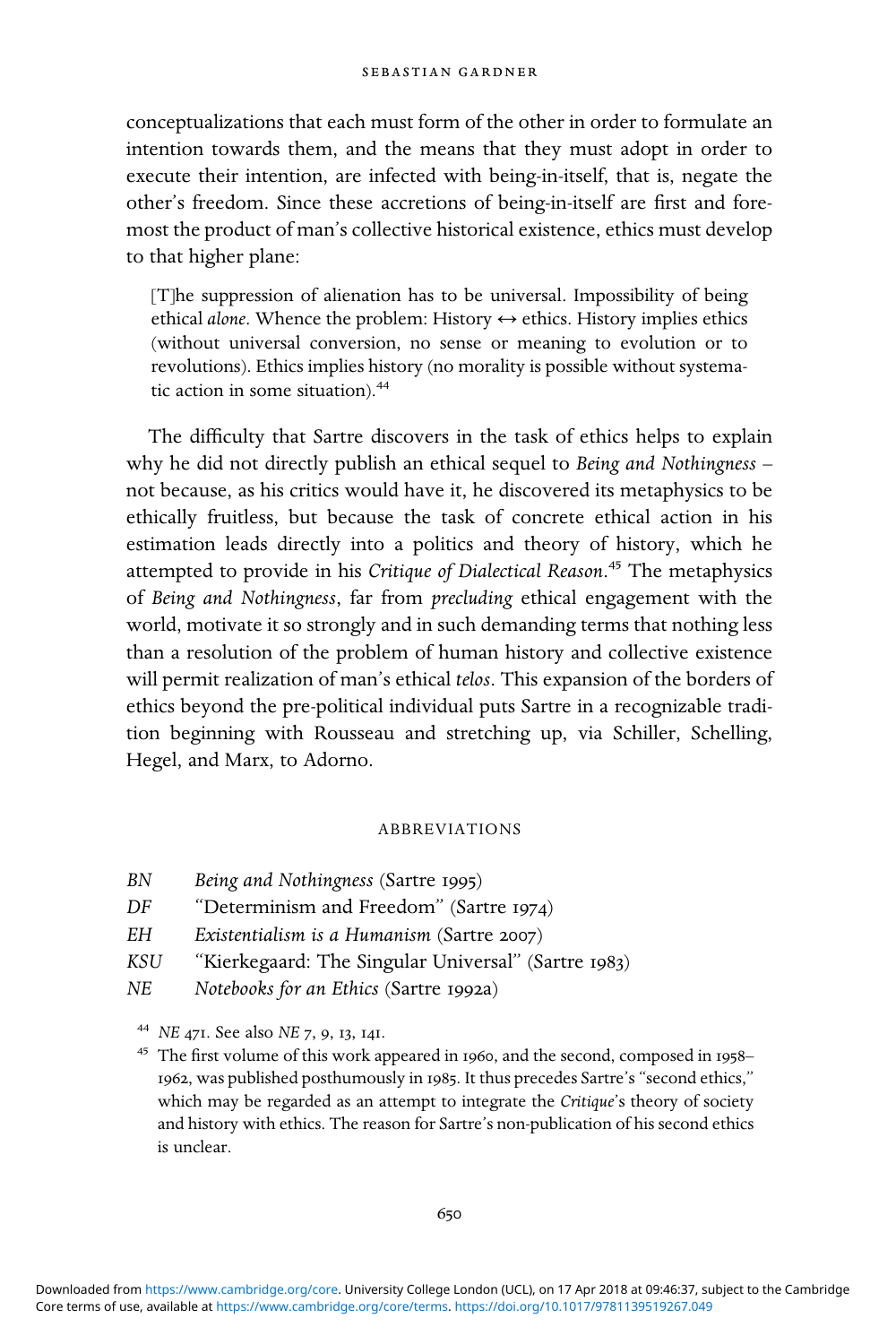#### Sartre

TE The Transcendence of the Ego (Sartre 2004b)

WL What is Literature? (Sartre 1967)

#### BIBLIOGRAPHY

An asterisk denotes secondary literature especially suitable for further reading.

- Anderson, Thomas C. 1979. The Foundation and Structure of Sartrean Ethics. Lawrence, KS: Regents Press of Kansas
- Anderson, Thomas C. 1993. Sartre's Two Ethics: From Authenticity to Integral Humanity. LaSalle, IL: Open Court
- Baiasu, Sorin 2011. Kant and Sartre: Re-discovering Critical Ethics. Basingstoke: Palgrave Macmillan\*
- Baldwin, Thomas 1986. "Sartre, Existentialism and Humanism," Royal Institute of Philosophy Lecture Series 20: 287–307
- Beauvoir, Simone de 1996. The Ethics of Ambiguity, trans. Bernard Frechtman. New York: Citadel Press [Pour une morale de l'ambiguïté. Paris: Gallimard, 1947]
- Beauvoir, Simone de 2004. Pyrrhus and Cineas, in Philosophical Writings, ed. Margaret A. Simons with Marybeth Timmermann and Mary Beth Mader. Urbana, IL: University of Illinois Press, ch. 3, pp. 77–150 [Pyrrhus et Cinéas. Paris: Gallimard, 1944]

Bell, Linda 1989. Sartre's Ethics of Authenticity. Tuscaloosa, AL: University of Alabama Press Danto, Arthur 1975. Sartre. London: Fontana

- Detmer, David 1988. Freedom as a Value: A Critique of the Ethical Theory of Jean-Paul Sartre. LaSalle, IL: Open Court
- Flynn, Thomas 1984. Sartre and Marxist Existentialism: The Test Case of Collective Responsibility. University of Chicago Press
- Jeanson, Francis 1980. Sartre and the Problem of Morality, trans. Robert Stone. Bloomington, IN: Indiana University Press [Le Problème moral et la pensée de Sartre. Paris: Éditions du Myrte, 1947]
- Lefebvre, Henri 2003. "Retrospections," in Key Writings, ed. Stuart Elden and Elizabeth Lebas. London: Athlone, pp. 6–13 [L'Existentialisme. Paris: Éditions Sagittaire, 1946, pp. 55–66]
- MacIntyre, Alasdair 1981. After Virtue: A Study in Moral Theory. London: Duckworth
- Marcel, Gabriel 1948. "Existence and Human Freedom," in The Philosophy of Existence, trans. Manya Harari. London: Harvill ["L'Existence et la liberté humaine chez Jean-Paul Sartre," in Les Grands Appels de l'homme contemporain. Paris: Éditions du Temps Présent, 1946]

McBride, William 1991. Sartre's Political Theory. Bloomington, IN: Indiana University Press Plantinga, Alvin 1958. "An Existentialist's Ethics," Review of Metaphysics 12: 235–56

- Poellner, Peter 2012. "Early Sartre on Freedom and Ethics," European Journal of Philosophy 23 (2): 221–47
- Sartre, Jean-Paul 1963. Saint Genet: Actor and Martyr, trans. Bernard Frechtman. New York: Braziller [Saint Genet, comédien et martyr. Paris: Gallimard, 1952]

Sartre, Jean-Paul 1967. What is Literature?, trans. Bernard Frechtman. London: Methuen ["Qu'est-ce que la littérature?," in Situations II. Paris: Gallimard, 1948]